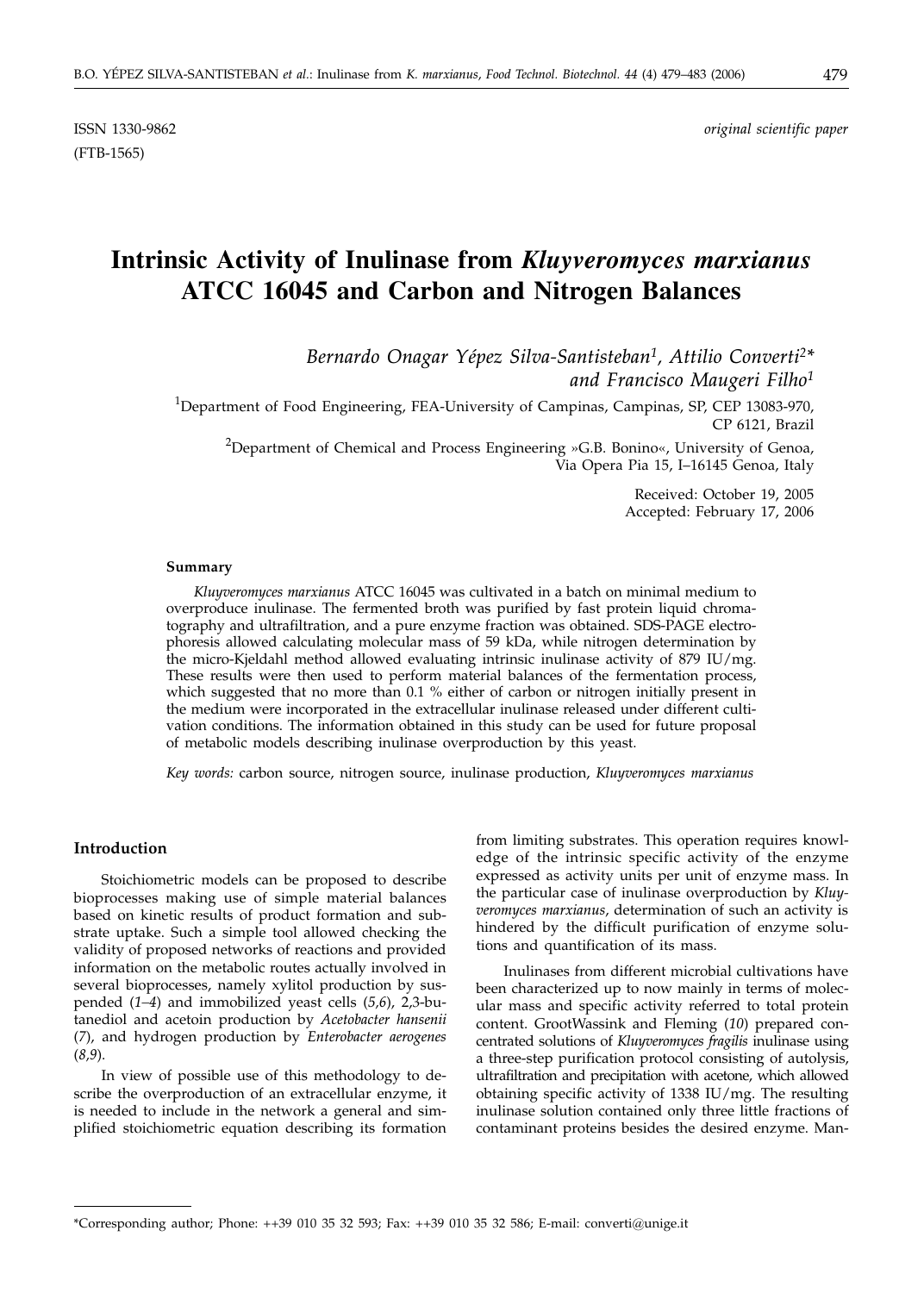zoni and Cavazzoni (*11*) obtained concentrated inulinase solutions from *Candida kefyr*, *Candida tropicalis*, *Kluyveromyces cicerosporus* and *K. fragilis* by 10 kDa ultrafiltration and obtained specific activities in the range 72.3–192.7 IU/mg. Azhari *et al.* (*12*) detected two inulinase fractions (81 and 53 kDa) from *Aspergillus* sp. Finally, Pandey *et al.* (*13*), reviewing literature data dealing with inulinase production by yeasts and fungi, reported molecular masses in the range 53–300 kDa and specific activities in the range 21–350 IU/mg.

However, all these studies made reference to specific inulinase activity referred to unit of mass of total protein expressed as albumin. Although very useful for comparison purposes, these relative determinations cannot directly be used for carbon and nitrogen balances to be applied in inulinase synthesis, because its elemental composition is different from that of albumin. This conclusion is suggested by the work of Rouwenhorst *et al.* (*14*), who obtained different values of specific inulinase activity using different methodologies for protein determination, among which those of Lowry *et al.* (*15*) and Bradford (*16*) and that proposed by the same authors for more accurate determination using total organic carbon analysis (*17*).

The aim of the present work was to set up an accurate methodology for determination of the intrinsic activity of inulinase from *K. marxianus* as well as to make possible future formulation of a stoichiometric model of its overproduction using kinetic data of substrate (carbon, nitrogen and oxygen sources) uptake and formation of products, including biomass, inulinase, metabolic by-products and carbon dioxide.

# **Materials and Methods**

## *Microorganism and fermentations*

The microorganism utilized in this study as extracellular inulinase producer, *Kluyveromyces marxianus* ATCC 16045, was maintained in yeast malt agar at 4 °C. Cryogenic pre-inocula (20 % glycerol at –80 °C) were prepared by 24-hour incubation in 500-mL baffled Erlenmeyer flasks containing 100 mL of the complex medium described by Kalil *et al*. (*18*) at 30 °C so as to obtain suspensions with absorbance *A*=0.5.

Batch fermentations were carried out either on minimal (*19*) or complex medium (*18*) at the optimum temperature of 30 °C (*20*), 450 rpm and aeration of 1 vvm in a 3.0-litre fermentor, type Bioflow III (New Brunswich Scientific, Edison, NJ, USA), with 2.0 L of working volume, after inoculation with biomass from the above suspensions and addition of small amounts of antifoam, type Aratrop (Alcamo Química, Indústria e Comércio Ltda, Sertãozinho, SP, Brazil). A 2 M NaOH solution was added to control the pH at its optimum value (3.5) (*20*). Samples were being withdrawn throughout the fermentations to determine the levels of the main metabolites, inulinase, biomass and total proteins. Additional fermentations were also carried out varying the initial sucrose concentration from 10 to 40  $g/L$ , while 5  $g/L$  of ammonium sulfate was always used as a nitrogen source.

The effect of aeration was investigated using 1 vvm of  $O_2$ -enriched air. For this purpose, a system of valves was used so as to ensure a percentage of  $O<sub>2</sub>$  with respect to its solubility in water in the range 90–100 %.

# *Analytical methods*

Cell mass concentration was determined using a UV-VIS spectrophotometer, model DU 640 (Beckman Coulter, Fullerton, CA, USA), using standard curves relating the absorbance at 600 nm to the dry biomass either in minimal or complex medium. Carbon, hydrogen and nitrogen contents of dry biomass were determined by elemental analysis with a CHN analyzer, Series II 2400 (Perkin Elmer, Norwalk, CT, USA). The resulting biomass elemental composition was used to calculate C-mol of biomass.

Concentrations of acetate, ethanol, sucrose, glucose and fructose during fermentations were determined at 40 °C by a HPLC device consisting of 9010 Solvent Delivery System, RI-4 Refractive Index Detector, 9095 Autosampler (Varian, Walnut Creek, CA, USA), SPH99 Column Thermostat (Spark Holland, Emmen, The Netherlands), and Millennium Chromatography Manager (Waters, Milford, MA, USA), equipped with an anionic exchange HPX87H column (Biorad Laboratories, Hercules, CA, USA) using a sulfuric acid solution (pH=1.0) as a mobile phase at a flow rate of 0.7 mL/min.

The dissolved oxygen (DO) level was monitored online using a polarographic probe (Mettler Toledo, Greifensee, Switzerland).

The amount of carbon dioxide released during fermentation was determined gravimetrically by collecting the exhausted air from the fermentor in a 1.0 M KOH solution. The resulting potassium carbonate was precipitated as  $BaCO<sub>3</sub>$  by the reaction with a saturated solution of BaCl<sub>2</sub>. The BaCO<sub>3</sub> suspension was then filtered through a preweighed filter with 0.22-um pore diameter, and the cake was washed with cold distilled water in the filtration system and finally dried at 104 °C up to constant mass (approximately 24 h). The carbon dioxide mass was finally calculated from the resulting  $BaCO<sub>3</sub>$  dry mass.

The nitrogen content of pure inulinase was determined with the micro-Kjeldahl method, while that of total proteins in the fermented broth according to Lowry *et al.* (*15*).

# *Determination of inulinase activity*

Inulinase activity was assayed according to Santos (*21*). The enzyme solution (0.5 mL) was mixed with 4.5 mL of 2 % sucrose in 0.1 M acetate buffer (pH=4.8). The mixture was maintained at 50 °C for 8 or 40 min, depending on the enzyme concentration, and the rate of appearance of reducing sugars was determined by the colorimetric method of 3.5-dinitrosalicylic acid (*22*). One unit of inulinase activity was defined as the amount of enzyme able to hydrolyze 1 µmol of sucrose per min, under the above conditions.

### *Inulinase purification and concentration*

The fermented broth was produced using  $10 \text{ g/L}$  of sucrose in minimal medium and was concentrated passing first through a 1-kDa cellulose ultrafilter, model Prep/scale-TFF 1 ft<sup>2</sup>, cat. N. CDUF001LA (Millipore Cor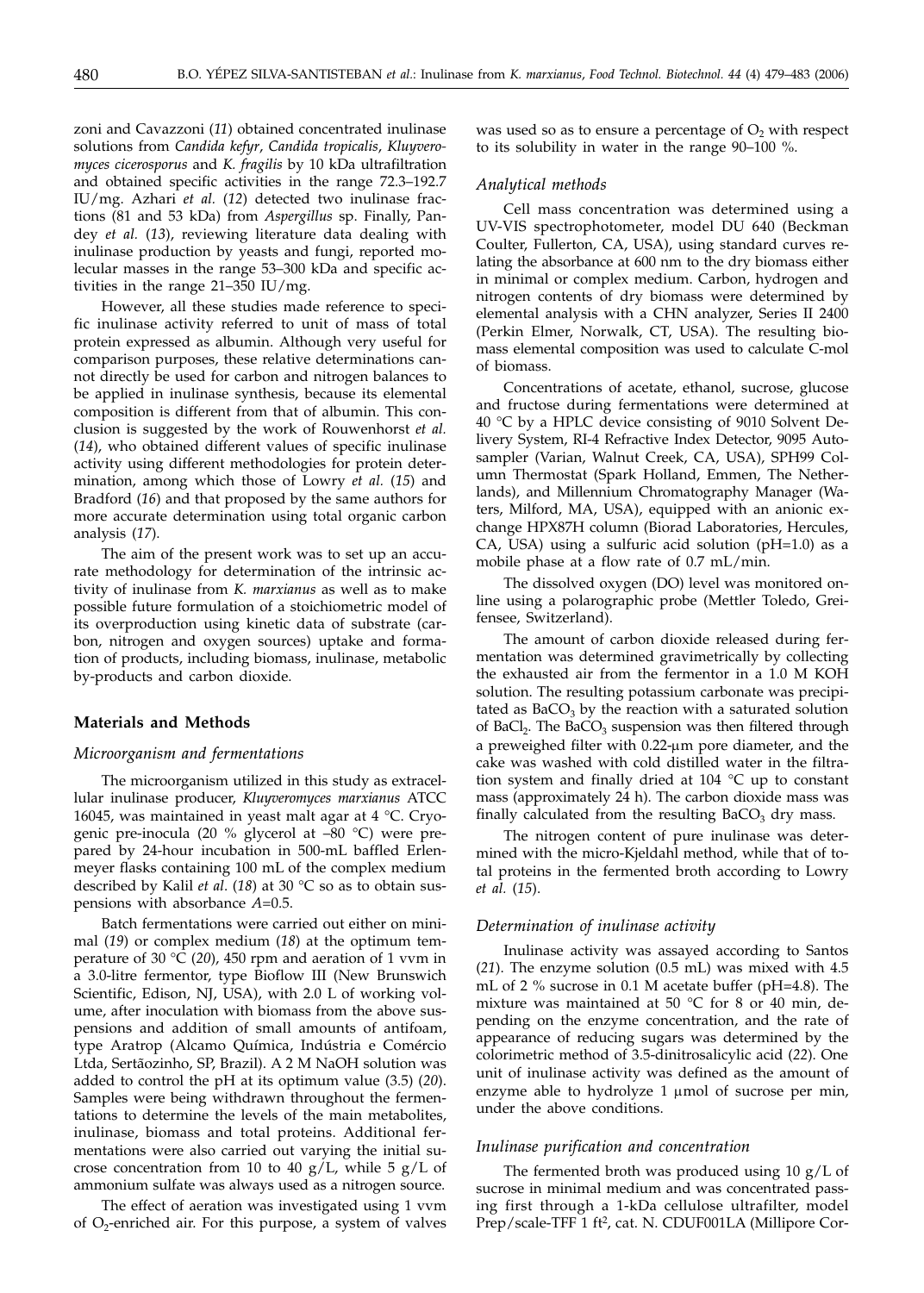poration, Bedford, MA, USA) and then through a 50-mL stirred cell model 8050 employing a 30-kDa YM30 DIA-FLO® utrafiltration membrane (Amicon, Beverly, MA, USA). Inulinase was then purified by a fast protein liquid chromatography (FPLC) system (Pharmacia-Biotech, Uppsala, Sweden), using a Q Sepharose FF anion exchange resin and 0.05 M phosphate buffer at pH=6.0 with 0–0.8 M NaCl gradient, and the resulting fractions with inulinase activity were concentrated with a 10-mL stirred cell model 8010 employing the same ultrafiltration membrane as above.

# *Determinations of inulinase molecular mass and purity degree*

Inulinase molecular mass and purity degree of the active fractions were determined by SDS-PAGE electrophoresis using a 7.5 % acrylamide/bisacrylamide gel and Tris/glycine/SDS buffer. After 30- to 40-minute runs at 150 V, the protein bands were fixed with 25 % isopropanol and 10 % acetic acid. To determine the molecular mass of inulinase we used a high molecular mass standard mixture, HMW Calibration Kit (Pharmacia-Biotech: 330, 18.5, 60, 36 and 67 kDa). To determine the relative mobility  $(R_f)$  of a protein, its migration distance from the top of the separating gel to the centre of the protein band was divided by that of the bromophenol blue tracking dye from the top of the separating gel. The  $R_f$ values were plotted against the known molecular masses for calibration curve.

### **Results and Discussion**

### *Intrinsic specific inulinase activity*

The presence of only one band for each fraction tested by SDS-PAGE electrophoresis (Fig. 1) pointed out that purification of the cultivation broth of *K. marxianus* ATCC 16045 by the FPLC system provided a practically purified inulinase preparation from minimal medium. In addition, as shown in Table 1, the molecular mass of inulinase was 59 kDa. Rouwenhorst *et al.* (*14*) determined a subunit molecular mass of 64 kDa of the dimeric inulinase for the corresponding monomer produced by *K. marxianus* CS 6556.

**Fig. 1.** SDS-PAGE electrophoreses of four fractions of purified inulinase from *K. marxianus* ATCC 16045 ( $F_3$ ,  $F_4$ ,  $F_5$  and  $F_6$ ), fermented broth (FB), and standard enzyme solutions (S)

Table 1. Results of SDS-PAGE electrophoreses performed on inulinase solutions purified by fast protein liquid chromatography and ultrafiltration for determination of inulinase molecular mass

|                |       | First determination |      | Second determination                 |       |       |  |
|----------------|-------|---------------------|------|--------------------------------------|-------|-------|--|
|                |       |                     |      | Fraction Run/cm $R_f$ $M/kDa$ Run/cm | $R_f$ | M/kDa |  |
| F <sub>3</sub> | 2.210 | 0.414               | 62.1 | 2.114                                | 0.393 | 63.9  |  |
| F4             | 2.298 | 0.431               | 59.5 | 2.244                                | 0.417 | 60.0  |  |
| F <sub>5</sub> | 2472  | 0.463               | 54.7 | 2.366                                | 0.440 | 56.5  |  |

*R*f=relative mobility; *M*=molecular mass

The intrinsic specific inulinase activity was then determined as follows, relating the mass of inulinase present in the purified solution to the initial activity before purification. The primary structure of the enzyme was reported by Laloux *et al.* (*23*) from sequencing the *KmINU1* gene responsible for inulinase expression in *K. marxianus*. The elemental composition of inulinase  $(C_{2861}H_{4093})$  $O_{761}N_{694}S_7$ ) was deduced from this gene sequence, and the ratio of 6.23 g of inulinase per g of nitrogen was calculated from this composition. The starting activity contained in 455 mL of the fermented broth was 1692 IU, and the nitrogen content of the corresponding purified enzyme solution was 0.295 mg of N. Using these data, it was possible to evaluate a protein mass of inulinase present in the sample corresponding to an intrinsic specific activity of 879 IU per mg of inulinase. Although this value is not so far from that obtained by Rouwenhorst *et al.* (*14*) for *K. marxianus* CS 655l cultivation on sucrose (1388 IU/mg), one can recognize as possible causes of variations in such a parameter the different carbon sources used by the above authors (sucrose, inuline or raffinose) as well as the variable degree of glycosylation (*14*) notoriously linked to the protein, which could have appreciably influenced their inulinase mass estimation from experimental data of carbon content.

### *Carbon and nitrogen balances*

The intrinsic specific inulinase activity was then utilized to calculate the inulinase mass produced in fermentations performed under different conditions (Table 2). As the data of Fig. 2 show, inulinase represented only up to 0.1 % of total carbon balance; therefore, its mass could be considered to be negligible in the overall stoichiometric balances. Moreover, the specific enzyme production ranged between the orders of magnitude of nmol

Table 2. Main experimental results of *K. marxianus* ATCC 16045 cultivations performed under different conditions

| Run                                      | 1    | 2        | 3    | 4        |  |
|------------------------------------------|------|----------|------|----------|--|
| Sucrose/(g/L)                            | 10   | 10       | 40   | 40       |  |
| Aeration <sup>a</sup>                    | Air  | $Air+O2$ | Air  | $Air+O2$ |  |
| $X_{\text{max}}/(g/L)^b$                 | 3.7  | 3.5      | 9.1  | 11       |  |
| $a_{\text{max}}/(\text{IU}/\text{mL})^c$ | 6.4  | 5.3      | 7.2  | 6.1      |  |
| Total proteins/ $(g/L)$                  | 0.89 |          | 1.22 |          |  |
| Ethanol/ $(g/L)$                         | 0.49 | 0.50     | 7.26 | 2.46     |  |

<sup>a</sup> Aeration performed at 1 vvm; <sup>b</sup> X<sub>max</sub>=maximum biomass concentration; <sup>c</sup>a<sub>max</sub>=maximum inulinase activity

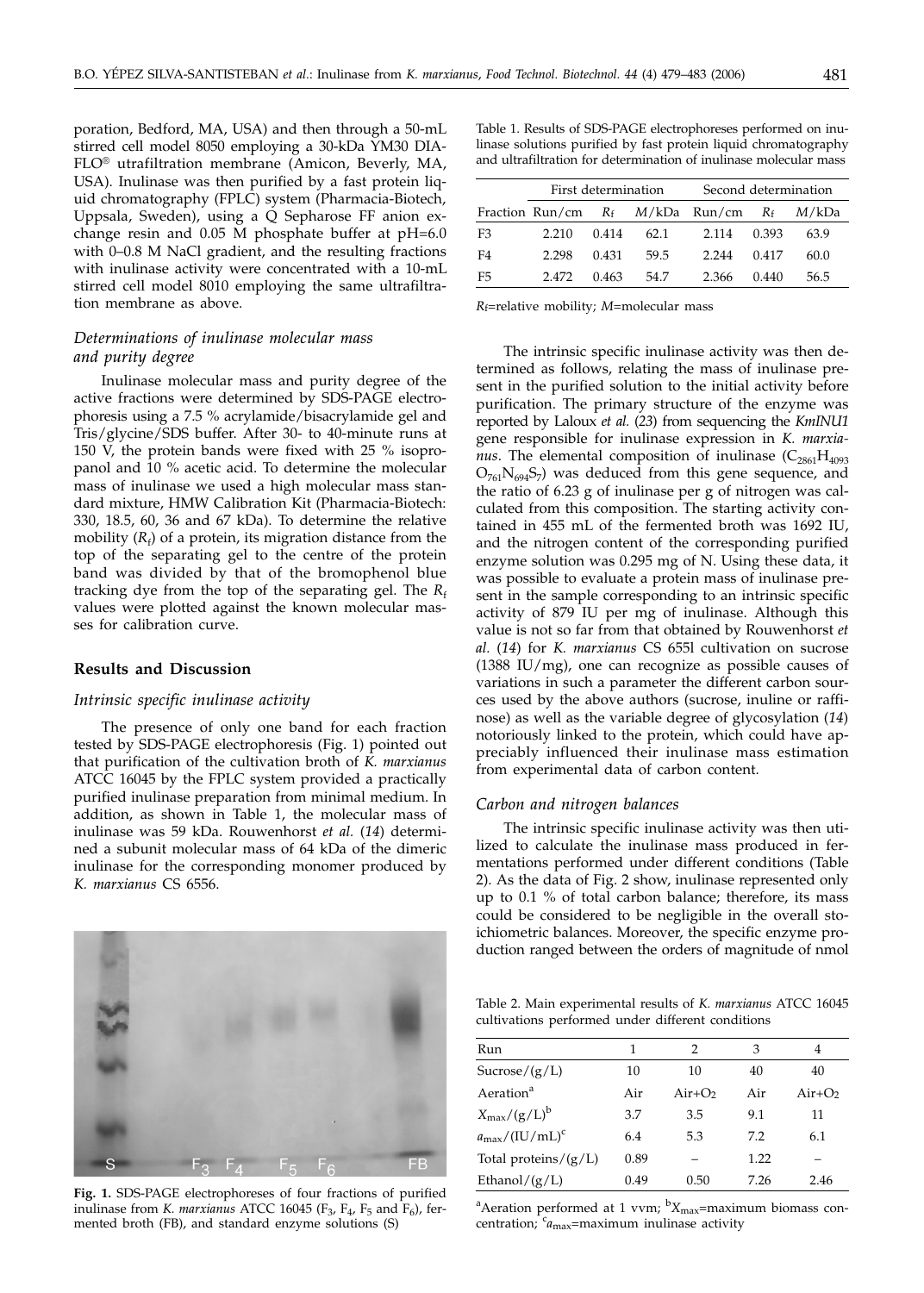

**Fig. 2.** Inulinase localization and (a) carbon and (b) nitrogen material balances performed during the middle exponential phase (MEP), the final exponential phase (FEP) and the final fermentation phase (FFP) of *K. marxianus* ATCC 16045 cultivations performed under different conditions. All percentages are related to initial carbon and nitrogen contents of the medium.  $(\Box)$  Initial sucrose concentration  $10 g/L$ , air supply 1 vvm; (a) initial sucrose concentration 10 g/L, air+O<sub>2</sub> supply 1 vvm; ( $\Box$ ) initial sucrose concentration 40 g/L, air supply 1 vvm; ( $\blacksquare$ ) initial sucrose concentration 40 g/L, air+O<sub>2</sub> supply 1 vvm

and µmol of inulinase per C-mol of biomass and between  $\mu$ g and mg of inulinase per g of biomass, or sucrose or ammonium sulfate (Table 3).

The carbon material balance was close to 100 % up to the middle exponential phase, and then a progressively increasing fraction was lost (Fig. 2a). These losses (reached 20–30 % of the starting carbon at the end of fermentations) were likely due to either sampling or evaporation of volatile or gaseous products, such as ethanol and carbon dioxide. On the contrary, large variations were observed for nitrogen material balances (from –36 to 19 %) (Fig. 2b), which suggests that the method of Lowry *et al.* (*15*) was inaccurate for determination of the level of extracellular proteins in the specific case under investigation.

On the basis of the literature knowledge on the metabolism of this yeast (*24*), hypotheses were formulated about the main metabolic routes (glycolytic pathway, pentose phosphate pathway, fermentation, pyruvate bypass, tricarboxylic acid cycle and oxidative phosphorylation) involved in the formation of the main products. The experimental stoichiometric coefficients listed in Table 3, referring to all the C-containing species, could be used to estimate the corresponding yields of conversion multiplying by their respective molecular masses. These results point out that, under all the conditions tested, the main metabolic products of the overall metabolism of *K. marxianus* were carbon dioxide and biomass, which reached at the end of fermentations  $Y_{CO_2/S}=0.84-0.85$  g/g and  $Y_{X/S}=0.16-0.33$  g/g, respectively. Both results were

Table 3. Stoichiometric coefficients referring to the production of 1 C-mol of biomass (C-molx) obtained for *K. marxianus* ATCC 16045 cultivations performed under different conditions\*

| Substrate        |         |                                                                    | Product                                            |                  |          |                |                                                                                                                                                                                                                                             |                |                   |                |                 |
|------------------|---------|--------------------------------------------------------------------|----------------------------------------------------|------------------|----------|----------------|---------------------------------------------------------------------------------------------------------------------------------------------------------------------------------------------------------------------------------------------|----------------|-------------------|----------------|-----------------|
| Run              | Sucrose | $(NH_4)_2SO_4$<br>$mol/C$ -mol <sub>x</sub> mol/C-mol <sub>x</sub> | Inulinase<br>$mol \cdot 10^{-9}$ /<br>$C$ -mol $x$ | Glucose          | Fructose | Pyruvate       | Glycerol<br>$\overline{\text{mol}}$ /C-molx $\overline{\text{mol}}$ /C-molx $\overline{\text{mol}}$ /C-molx $\overline{\text{mol}}$ /C-molx $\overline{\text{mol}}$ /C-molx $\overline{\text{mol}}$ /C-molx $\overline{\text{mol}}$ /C-molx | Acetate        | Acetalde-<br>hyde | Ethanol        | CO <sub>2</sub> |
| MEP <sup>a</sup> |         |                                                                    |                                                    |                  |          |                |                                                                                                                                                                                                                                             |                |                   |                |                 |
| $\mathbf{1}$     | 0.690   | 0.109                                                              | 107.45                                             | 0.185            | 0.639    | $\overline{0}$ | 0.1851                                                                                                                                                                                                                                      | $\overline{0}$ | $\theta$          | 0.0685         | 1.84            |
| 2                | 0.735   | 0.158                                                              | 183.86                                             | 0.100            | 0.496    | 0              | 0.0221                                                                                                                                                                                                                                      | 0.0134         | 0.0196            | 0.5441         | 2.88            |
| 3                | 0.690   | $\overline{\phantom{m}}$                                           | 162.50                                             | 0.166            | 0.543    | $\overline{0}$ | 0.0327                                                                                                                                                                                                                                      | 0.0392         | $\theta$          | 0.2115         | 2.21            |
| 4                | 0.719   | 0.233                                                              | 185.05                                             | 0.260            | 0.583    | $\overline{0}$ | 0.0249                                                                                                                                                                                                                                      | 0.0115         | 0.0022            | 0.0464         | 1.97            |
| $FEP^b$          |         |                                                                    |                                                    |                  |          |                |                                                                                                                                                                                                                                             |                |                   |                |                 |
| $\mathbf{1}$     | 0.250   | 0.154                                                              | 363.53                                             | $\boldsymbol{0}$ | $\Omega$ | 0.0000         | 0.004                                                                                                                                                                                                                                       | $\overline{0}$ | $\theta$          | 0.011          | 1.64            |
| $\overline{2}$   | 0.463   | 0.133                                                              | 91.65                                              | $\theta$         | $\theta$ | 0.0039         | 0.010                                                                                                                                                                                                                                       | 0.003          | 0.087             | 0.529          | 3.05            |
| 3                | 0.285   | $\overline{\phantom{m}}$                                           | 1.27                                               | $\overline{0}$   | $\theta$ | 0.0065         | 0.000                                                                                                                                                                                                                                       | 0.021          | $\overline{0}$    | 0.102          | 1.88            |
| $\overline{4}$   | 0.376   | 0.122                                                              | $\overline{0}$                                     | $\overline{0}$   | $\theta$ | 0.0127         | 0.025                                                                                                                                                                                                                                       | 0.003          | 0.006             | 0.172          | 2.48            |
| FFP <sup>c</sup> |         |                                                                    |                                                    |                  |          |                |                                                                                                                                                                                                                                             |                |                   |                |                 |
| $\mathbf{1}$     | 0.254   | 0.095                                                              | 1063.04                                            | $\boldsymbol{0}$ | $\theta$ | $\theta$       | $\overline{0}$                                                                                                                                                                                                                              | 0              | $\theta$          | 0.011          | 1.68            |
| $\overline{2}$   | 0.515   | 0.166                                                              | 558.93                                             | $\theta$         | $\theta$ | 0.0048         | 0.0034                                                                                                                                                                                                                                      | 0              | 0.006             | $\theta$       | 3.38            |
| 3                | 0.336   | $\overline{\phantom{m}}$                                           | 1152.59                                            | $\theta$         | $\theta$ | 0.0108         | $\overline{0}$                                                                                                                                                                                                                              | $\overline{0}$ | $\theta$          | $\overline{0}$ | 2.22            |
| 4                | 0.356   | 0.115                                                              | 347.30                                             | $\boldsymbol{0}$ | $\theta$ | 0.0023         | 0.0007                                                                                                                                                                                                                                      | 0              | $\theta$          | $\theta$       | 2.35            |

\*For conditions of runs 1-4 see Table 2. CH<sub>1.94</sub>O<sub>0.76</sub>N<sub>0.17</sub> was the elemental dry cell composition used to calculate C-mol of biomass; MEP=middle exponential phase; <sup>b</sup>FEP=final exponential phase; <sup>c</sup>FFP=final fermentation phase